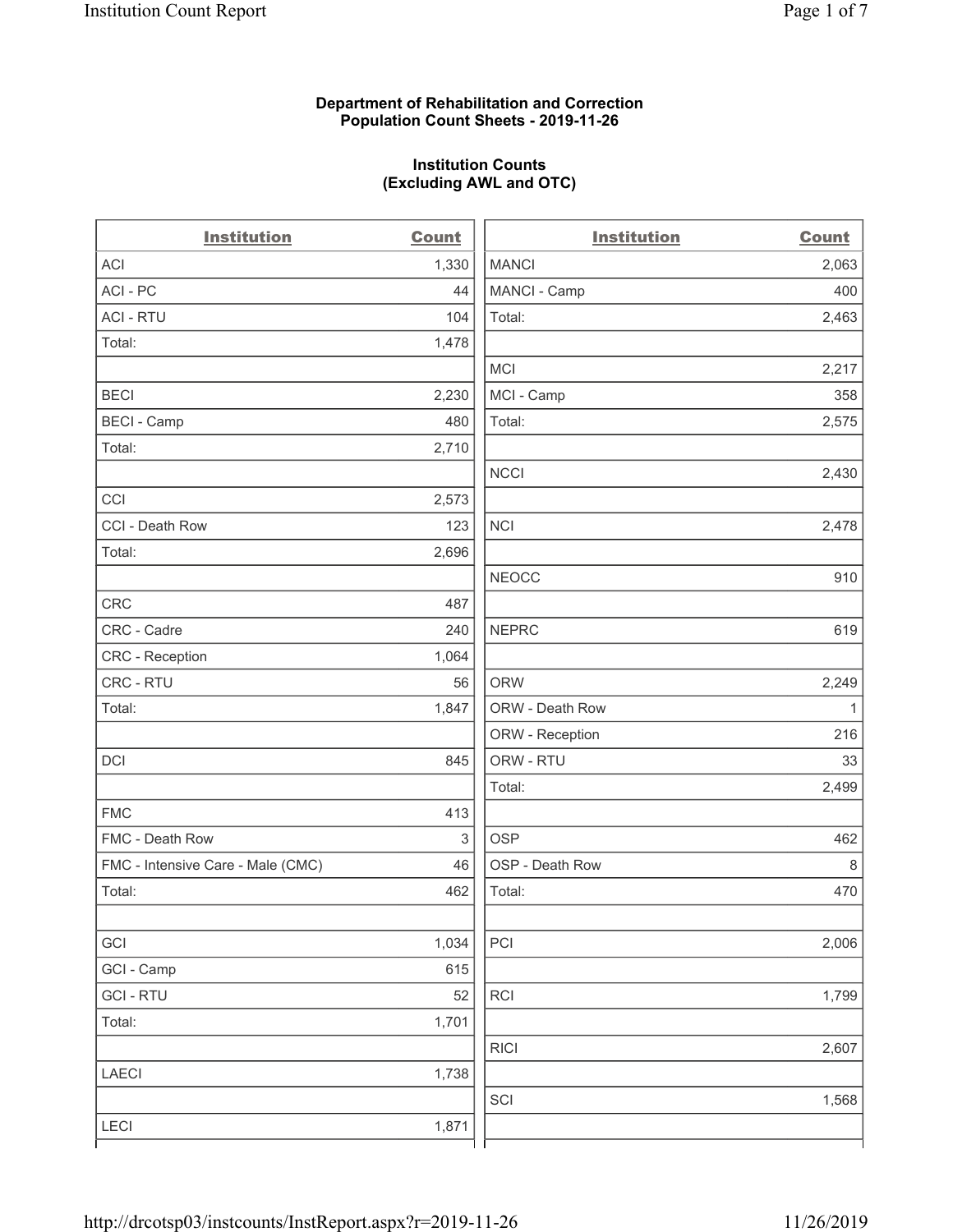| LECI - Camp              | 186   | <b>SOCF</b>    | 1,259                              |
|--------------------------|-------|----------------|------------------------------------|
| Total:                   | 2,057 | SOCF - RTU     | 56                                 |
|                          |       | Total:         | 1,315                              |
| LOCI                     | 2,219 |                |                                    |
|                          |       | <b>TCI</b>     | 1,021                              |
| LORCI                    | 190   | TCI - Camp     | 434                                |
| LORCI - Cadre            | 125   | Total:         | 1,455                              |
| <b>LORCI - Reception</b> | 1,219 |                |                                    |
| Total:                   | 1,534 | <b>TOCI</b>    | 773                                |
|                          |       | <b>TOCI-PC</b> | 88                                 |
| <b>MACI</b>              | 1,036 | Total:         | 861                                |
| MACI - Minimum           | 1,228 |                |                                    |
| Total:                   | 2,264 | <b>WCI</b>     | 1,276                              |
|                          |       | <b>WCI-RTU</b> | 33                                 |
|                          |       | Total:         | 1,309                              |
|                          |       |                | 48,915<br><b>Total Population:</b> |

\* The Total Population includes 30 Offenders with Reason Codes 30 & 31. \*\* The Total Population includes 37 Offenders with Reason Code 0A.

# **Male Population by Security Level (Include AWL and Exclude OTC)**

| <b>Security Level</b>  |                   | <b>Body</b> | <b>AWL</b> | $(-OTC)$ | <b>Total</b> |
|------------------------|-------------------|-------------|------------|----------|--------------|
| <b>Total Level E</b>   |                   | 964         | 5          | 4        | 965          |
| <b>Total Level 4</b>   |                   | 1,715       | 16         | 12       | 1,719        |
| Total Level 3          |                   | 11,344      | 203        | 177      | 11,370       |
| Total Level 2          |                   | 16,762      | 176        | 117      | 16,821       |
| Total Level 1          |                   | 13,951      | 171        | 97       | 14,025       |
| <b>Total Death Row</b> |                   | 138         | 0          | $\Omega$ | 138          |
|                        | <b>Total Male</b> | 44,874      | 571        | 407      | 45,038       |

### **Female Population by Institution (Include AWL and Exclude OTC)**

| <b>Institution</b>     | <b>Body</b> | <b>AWL</b> | $(-OTC)$ | <b>Total</b> |
|------------------------|-------------|------------|----------|--------------|
| <b>DCI</b>             | 845         |            | 4        | 848          |
| <b>FMC</b>             | 5           |            | ⌒        | 6            |
| <b>NEPRC</b>           | 619         | 8          | 4        | 623          |
| <b>ORW</b>             | 2,248       | 40         | 26       | 2,262        |
| <b>ORW - Death Row</b> |             |            |          |              |
| ORW - Reception        | 216         | 14         | 9        | 221          |
|                        |             |            |          |              |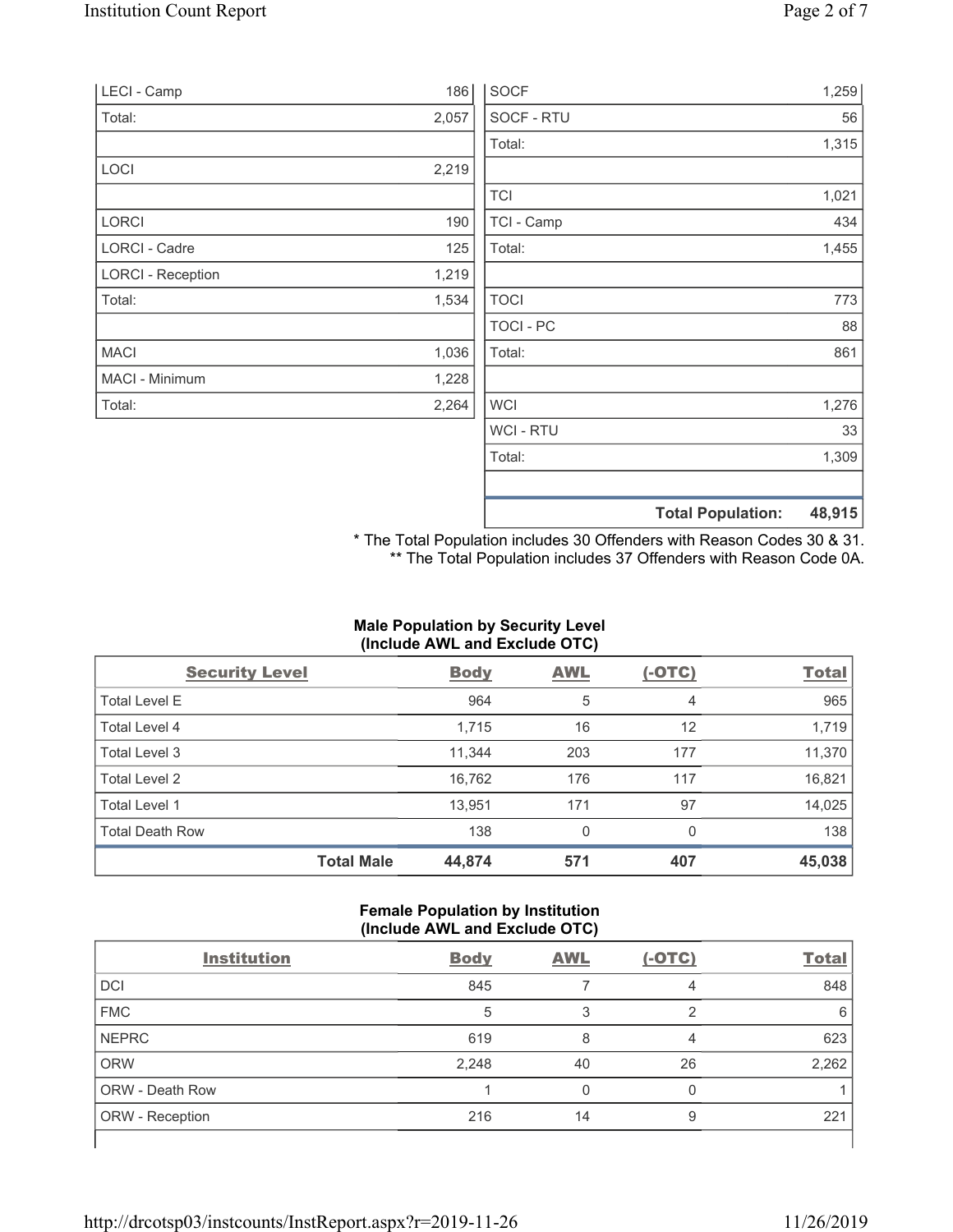| ORW - RTU |                          | 33     |     |     | 331    |
|-----------|--------------------------|--------|-----|-----|--------|
|           | <b>Total Female</b>      | 3,967  | 72  | 45  | 3,994  |
|           |                          |        |     |     |        |
|           | <b>Total Population:</b> | 48,841 | 643 | 452 | 49,032 |

### **Male Population by Institution: Security Level 5 and E (Include AWL and Exclude OTC)**

| <b>Institution</b>   | <b>Body</b>    | <b>AWL</b>          | $(-OTC)$                | <b>Total</b>   |
|----------------------|----------------|---------------------|-------------------------|----------------|
| <b>ACI</b>           | 3              | $\mathbf 0$         | 0                       | 3              |
| CRC                  | $\overline{4}$ | $\mathsf{O}\xspace$ | $\mathsf 0$             | 4              |
| CRC - Reception      | $\overline{4}$ | $\mathsf{O}\xspace$ | $\mathbf 0$             | 4              |
| CRC - RTU            | 5              | $\mathsf{O}\xspace$ | $\mathsf 0$             | 5              |
| LECI                 |                | $\mathsf{O}\xspace$ | $\mathsf{O}\xspace$     | 1              |
| LORCI - Cadre        |                | $\mathbf 0$         | $\boldsymbol{0}$        | 1              |
| <b>MACI</b>          | $10$           | $\mathbf 0$         | 0                       | 10             |
| <b>MANCI</b>         |                | $\mathbf 0$         | 0                       | 1              |
| <b>NEOCC</b>         |                | $\mathbf 0$         | 0                       | 1              |
| <b>OSP</b>           | 334            | $\overline{2}$      | 1                       | 335            |
| <b>RCI</b>           | $\overline{2}$ | $\mathbf 0$         | 0                       | $\overline{2}$ |
| <b>SOCF</b>          | 442            | 1                   | 1                       | 442            |
| <b>TCI</b>           | $\overline{2}$ | $\mathsf{O}\xspace$ | 0                       | $\overline{2}$ |
| <b>TOCI</b>          | 143            | $\overline{2}$      | $\overline{2}$          | 143            |
| <b>WCI</b>           | $\overline{4}$ | $\mathsf{O}\xspace$ | $\mathbf 0$             | $\overline{4}$ |
| <b>WCI-RTU</b>       | $\overline{7}$ | $\mathsf{O}\xspace$ | $\mathbf 0$             | $\overline{7}$ |
| <b>Total Level 5</b> | 964            | 5                   | $\overline{\mathbf{4}}$ | 965            |

### **Male Population by Institution: Security Level 4 (Include AWL and Exclude OTC)**

| <b>Institution</b>                | <b>Body</b>    | <b>AWL</b> | $(-OTC)$ | <b>Total</b> |
|-----------------------------------|----------------|------------|----------|--------------|
| <b>ACI</b>                        | 5              |            |          | 5            |
| CRC                               | 11             |            |          | 11           |
| <b>CRC</b> - Reception            | $\overline{2}$ | 0          | 0        |              |
| <b>CRC - RTU</b>                  | 12             | O          | n        | 12           |
| <b>FMC</b>                        | 3              | O          |          |              |
| FMC - Intensive Care - Male (CMC) |                |            |          |              |
| <b>LECI</b>                       | 4              | O          | O        |              |
| LOCI                              | $\Omega$       | 4          | 4        |              |
| <b>LORCI</b>                      | 4              | 0          | O        |              |
| <b>LORCI - Cadre</b>              |                |            |          |              |
|                                   |                |            |          |              |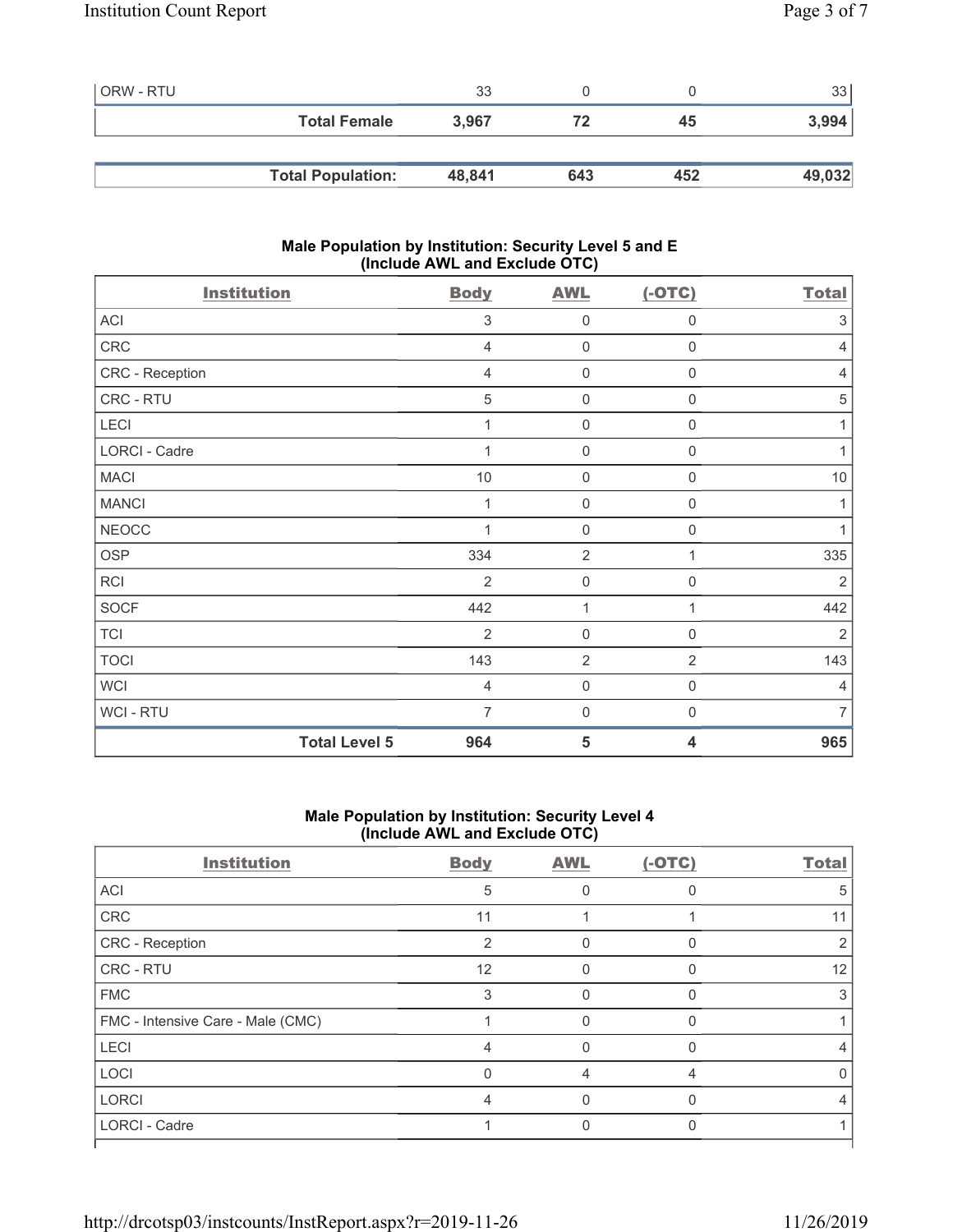| <b>LORCI - Reception</b> |                      | 1              | 0                | 0           |                |
|--------------------------|----------------------|----------------|------------------|-------------|----------------|
| <b>MACI</b>              |                      | 17             | $\overline{0}$   | $\Omega$    | 17             |
| <b>MANCI</b>             |                      | $9$            | $\mathbf 0$      | $\mathbf 0$ | 9              |
| <b>NEOCC</b>             |                      | $\overline{4}$ | $\mathbf 0$      | $\Omega$    | $\overline{4}$ |
| <b>OSP</b>               |                      | 111            | $\overline{2}$   |             | 112            |
| <b>RCI</b>               |                      | 1              | 0                | 0           |                |
| <b>SOCF</b>              |                      | 812            | 5                | 3           | 814            |
| SOCF - RTU               |                      | 56             | $\mathbf 0$      | $\Omega$    | 56             |
| <b>TCI</b>               |                      | 16             | $\boldsymbol{0}$ | 0           | 16             |
| <b>TOCI</b>              |                      | 623            | 4                | 3           | 624            |
| TOCI - PC                |                      | 15             | $\mathbf 0$      | $\Omega$    | 15             |
| <b>WCI</b>               |                      | $\overline{4}$ | $\boldsymbol{0}$ | $\Omega$    | 4              |
| WCI - RTU                |                      | 3              | $\overline{0}$   | $\Omega$    | 3              |
|                          | <b>Total Level 4</b> | 1,715          | 16               | 12          | 1,719          |

### **Male Population by Institution: Security Level 3 (Include AWL and Exclude OTC)**

| <b>Institution</b>                | <b>Body</b>  | <b>AWL</b>     | $(-OTC)$            | <b>Total</b>     |
|-----------------------------------|--------------|----------------|---------------------|------------------|
| <b>ACI</b>                        | 18           | $\mathbf 0$    | $\mathsf{O}\xspace$ | 18               |
| ACI-PC                            | 9            | $\mathbf 0$    | $\mathbf 0$         | $\boldsymbol{9}$ |
| <b>BECI</b>                       | $\mathbf{1}$ | $\mathbf 0$    | $\mathsf{O}\xspace$ | $\mathbf{1}$     |
| CCI                               | 3            | $\mathbf 0$    | $\mathbf 0$         | $\sqrt{3}$       |
| <b>CRC</b>                        | 252          | 10             | 10                  | 252              |
| CRC - Cadre                       | 27           | $\mathbf 0$    | $\mathbf 0$         | 27               |
| CRC - Reception                   | 591          | 24             | 23                  | 592              |
| CRC - RTU                         | 39           | $\mathbf 0$    | $\mathbf 0$         | 39               |
| <b>FMC</b>                        | 5            | $\overline{2}$ | $\mathbf 0$         | $\overline{7}$   |
| FMC - Intensive Care - Male (CMC) | 4            | $\mathbf 0$    | $\mathbf 0$         | $\overline{4}$   |
| <b>LAECI</b>                      | 9            | $\mathbf{1}$   | $\mathbf{1}$        | $9\,$            |
| LECI                              | 1,778        | 21             | 14                  | 1,785            |
| LOCI                              | 1            | $\mathbf 0$    | $\mathbf 0$         | 1                |
| LORCI                             | 60           | 65             | 61                  | 64               |
| LORCI - Cadre                     | 3            | $\mathbf 0$    | $\mathsf{O}\xspace$ | $\mathfrak{S}$   |
| <b>LORCI - Reception</b>          | 891          | $\mathbf{3}$   | $\overline{2}$      | 892              |
| <b>MACI</b>                       | 896          | $\overline{4}$ | $\overline{4}$      | 896              |
| <b>MANCI</b>                      | 1,945        | 22             | 19                  | 1,948            |
| <b>MCI</b>                        | $\mathbf{1}$ | $\mathbf 0$    | $\mathsf 0$         | $\mathbf{1}$     |
| <b>NCCI</b>                       | 8            | $\mathbf 0$    | $\mathbf 0$         | $\,8\,$          |
| NCI                               | 4            | $\mathbf 0$    | $\mathsf 0$         | $\overline{4}$   |
| <b>NEOCC</b>                      | 888          | $\overline{2}$ | 1                   | 889              |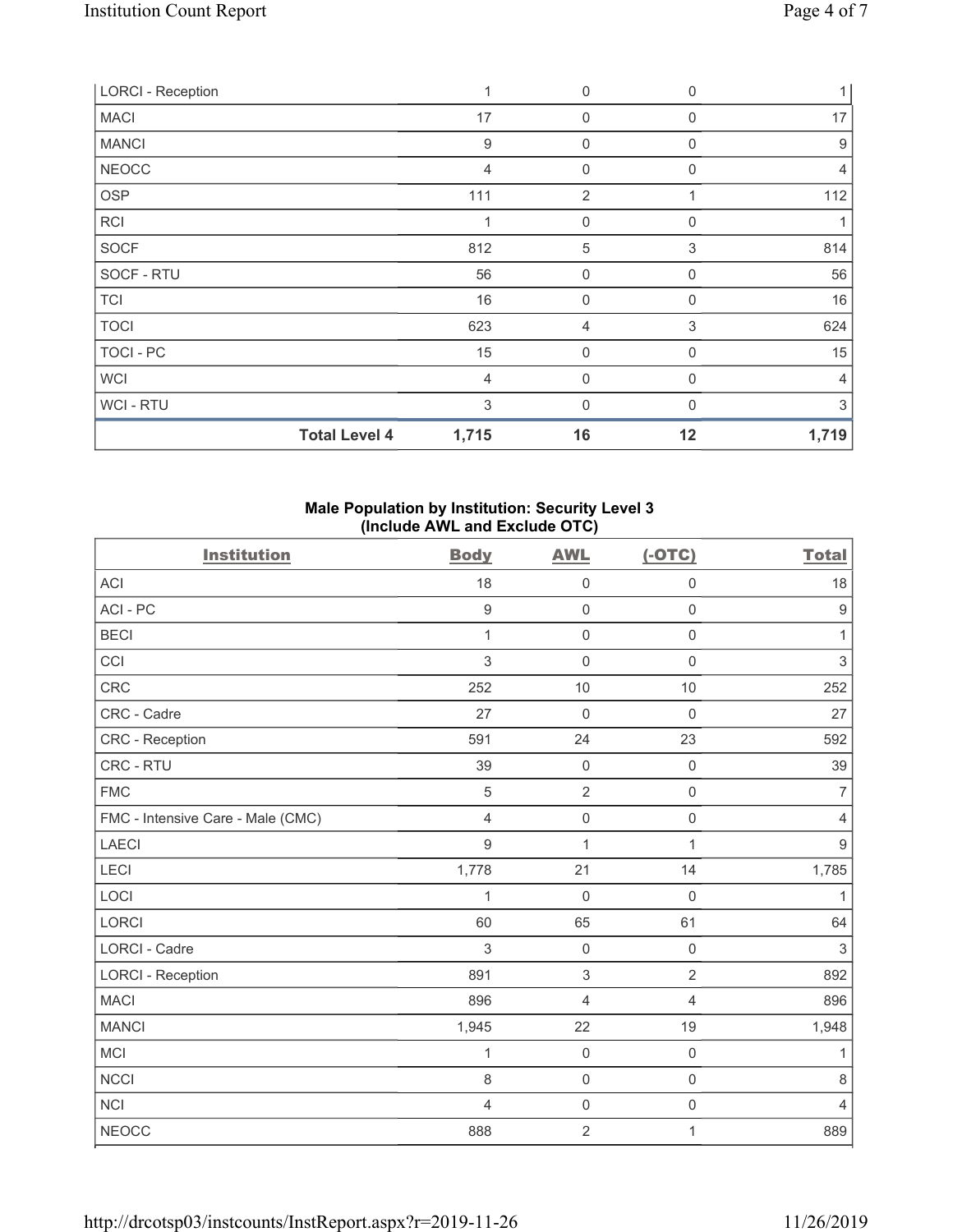| PCI            |                      | 43     | 1            | $\Omega$     | 44             |
|----------------|----------------------|--------|--------------|--------------|----------------|
| <b>RCI</b>     |                      | 1,602  | 18           | 15           | 1,605          |
| <b>RICI</b>    |                      | 3      | $\mathbf 0$  | $\Omega$     | 3              |
| SCI            |                      | 8      | $\mathbf{0}$ | $\Omega$     | 8              |
| SOCF           |                      | 4      | $\mathbf{0}$ | $\mathbf{0}$ | $\overline{4}$ |
| <b>TCI</b>     |                      | 926    | 10           | 10           | 926            |
| TCI - Camp     |                      |        | $\mathbf{0}$ | 0            |                |
| <b>TOCI</b>    |                      | 7      | 0            | 0            | $\overline{7}$ |
| TOCI - PC      |                      | 73     | $\mathbf{0}$ | 0            | 73             |
| <b>WCI</b>     |                      | 1,225  | 19           | 16           | 1,228          |
| <b>WCI-RTU</b> |                      | 19     | 1            |              | 19             |
|                | <b>Total Level 3</b> | 11,344 | 203          | 177          | 11,370         |

#### **Male Population by Institution: Security Level 2 (Include AWL and Exclude OTC)**

| <b>Institution</b>                | <b>Body</b> | <b>AWL</b>          | $(-OTC)$            | <b>Total</b> |
|-----------------------------------|-------------|---------------------|---------------------|--------------|
| <b>ACI</b>                        | 754         | $\mathsf{O}\xspace$ | $\mathsf{O}\xspace$ | 754          |
| ACI-PC                            | 25          | $\mathsf{O}\xspace$ | $\mathsf{O}\xspace$ | 25           |
| <b>ACI - RTU</b>                  | 79          | $\mathsf{O}\xspace$ | $\mathbf 0$         | 79           |
| <b>BECI</b>                       | 1,594       | 11                  | 8                   | 1,597        |
| <b>BECI - Camp</b>                | 1           | $\mathbf 0$         | $\mathbf 0$         | $\mathbf{1}$ |
| CCI                               | 1,993       | 20                  | 12                  | 2,001        |
| <b>CRC</b>                        | 114         | $\,$ 3 $\,$         | 3                   | 114          |
| CRC - Cadre                       | 210         | $\mathsf{O}\xspace$ | $\mathsf{O}\xspace$ | 210          |
| <b>CRC</b> - Reception            | 244         | $\boldsymbol{9}$    | 9                   | 244          |
| <b>FMC</b>                        | 12          | $\mathsf 0$         | $\mathsf{O}\xspace$ | 12           |
| FMC - Intensive Care - Male (CMC) | 11          | $\sqrt{2}$          | $\mathsf{O}\xspace$ | 13           |
| GCI                               | 389         | $\sqrt{3}$          | 3                   | 389          |
| <b>GCI-RTU</b>                    | 41          | $\mathsf{O}\xspace$ | $\mathsf{O}\xspace$ | 41           |
| LAECI                             | 1,125       | 22                  | 16                  | 1,131        |
| LECI                              | 86          | $\mathsf{O}\xspace$ | $\mathsf{O}\xspace$ | 86           |
| LOCI                              | 1,369       | 8                   | 8                   | 1,369        |
| <b>LORCI</b>                      | 112         | 20                  | 16                  | 116          |
| LORCI - Cadre                     | 116         | $\mathsf{O}\xspace$ | $\mathsf{O}\xspace$ | 116          |
| <b>LORCI - Reception</b>          | 175         | $\mathbf{1}$        | $\mathbf{1}$        | 175          |
| <b>MACI</b>                       | 112         | $\sqrt{3}$          | $\mathbf{1}$        | 114          |
| <b>MANCI</b>                      | 78          | $\mathbf 0$         | $\mathbf 0$         | 78           |
| <b>MCI</b>                        | 1,697       | 11                  | 5                   | 1,703        |
| <b>NCCI</b>                       | 1,163       | 13                  | 13                  | 1,163        |
| <b>NCI</b>                        | 1,556       | 11                  | 3                   | 1,564        |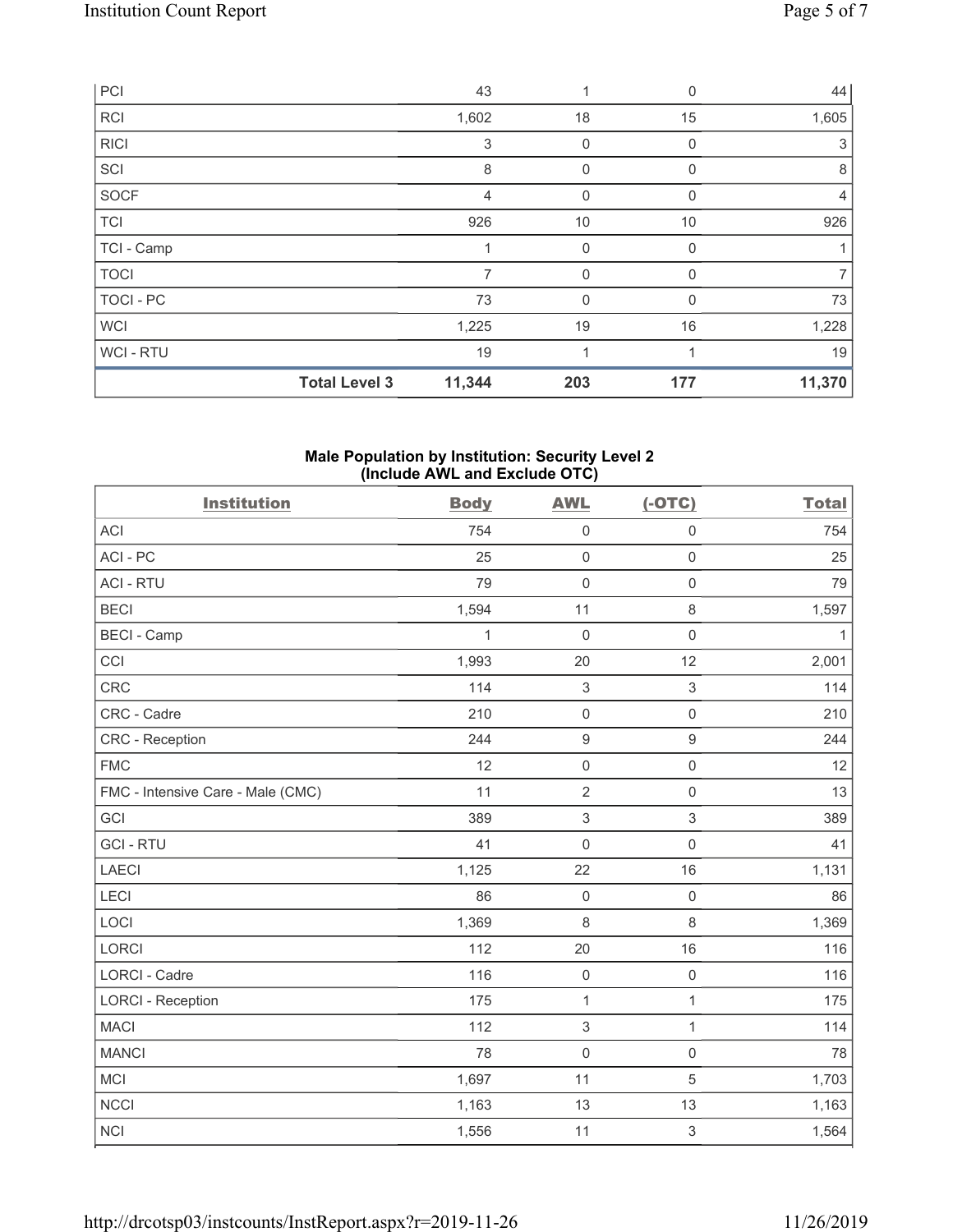| NEOCC       |                      | 17     | 0   |     | 17     |
|-------------|----------------------|--------|-----|-----|--------|
| PCI         |                      | 873    |     |     | 879    |
| <b>RCI</b>  |                      | 194    |     |     | 194    |
| <b>RICI</b> |                      | 1,456  | 22  | 11  | 1,467  |
| SCI         |                      | 1,087  | 9   | 6   | 1,090  |
| SOCF        |                      |        | 0   |     |        |
| <b>TCI</b>  |                      | 35     | O   |     | 35     |
| <b>WCI</b>  |                      | 43     | 0   |     | 43     |
|             | <b>Total Level 2</b> | 16,762 | 176 | 117 | 16,821 |

### **Male Population by Institution: Security Level 1 (Include AWL and Exclude OTC)**

| <b>Institution</b>                | <b>Body</b>    | <b>AWL</b>                | $(-OTC)$            | <b>Total</b>   |
|-----------------------------------|----------------|---------------------------|---------------------|----------------|
| <b>ACI</b>                        | 550            | $\overline{4}$            | $\overline{2}$      | 552            |
| ACI-PC                            | 10             | $\mathsf{O}\xspace$       | $\mathsf{O}\xspace$ | 10             |
| <b>ACI - RTU</b>                  | 25             | $\mathbf 0$               | $\mathsf{O}\xspace$ | 25             |
| <b>BECI</b>                       | 634            | 17                        | 10                  | 641            |
| <b>BECI - Camp</b>                | 478            | $\mathsf{O}\xspace$       | $\mathbf 0$         | 478            |
| CCI                               | 576            | $\overline{4}$            | $\mathbf{1}$        | 579            |
| CRC                               | 45             | $\mathsf 0$               | $\mathsf{O}\xspace$ | 45             |
| CRC - Cadre                       | 3              | $\mathsf 0$               | $\mathsf{O}\xspace$ | $\sqrt{3}$     |
| CRC - Reception                   | 218            | $\,8\,$                   | $6\,$               | 220            |
| <b>FMC</b>                        | 388            | $\,$ 3 $\,$               | $\mathbf{1}$        | 390            |
| FMC - Intensive Care - Male (CMC) | 30             | $\mathsf 0$               | $\mathsf{O}\xspace$ | 30             |
| GCI                               | 645            | 12                        | $\overline{7}$      | 650            |
| GCI - Camp                        | 615            | $\mathsf{O}\xspace$       | $\mathsf{O}\xspace$ | 615            |
| <b>GCI-RTU</b>                    | 11             | $\mathsf{O}\xspace$       | $\mathbf 0$         | 11             |
| LAECI                             | 604            | $\boldsymbol{9}$          | $\,6\,$             | 607            |
| LECI                              | $\overline{2}$ | $\sqrt{3}$                | $\overline{2}$      | $\sqrt{3}$     |
| LECI - Camp                       | 186            | $\mathsf{O}\xspace$       | $\mathsf{O}\xspace$ | 186            |
| LOCI                              | 849            | $\sqrt{5}$                | $\overline{4}$      | 850            |
| <b>LORCI</b>                      | 14             | 11                        | 10                  | 15             |
| <b>LORCI - Cadre</b>              | 4              | $\mathbf 0$               | $\mathsf{O}\xspace$ | $\overline{4}$ |
| <b>LORCI - Reception</b>          | 152            | $\mathbf 0$               | $\mathsf{O}\xspace$ | 152            |
| MACI - Minimum                    | 1,228          | 14                        | $\boldsymbol{9}$    | 1,233          |
| <b>MANCI</b>                      | 30             | $\,8\,$                   | $\overline{4}$      | 34             |
| MANCI - Camp                      | 400            | $\ensuremath{\mathsf{3}}$ | 3                   | 400            |
| <b>MCI</b>                        | 519            | $\overline{4}$            | 3                   | 520            |
| MCI - Camp                        | 358            | $\mathbf{1}$              | $\mathsf{O}\xspace$ | 359            |
| <b>NCCI</b>                       | 1,258          | $\sqrt{5}$                | $\overline{4}$      | 1,259          |